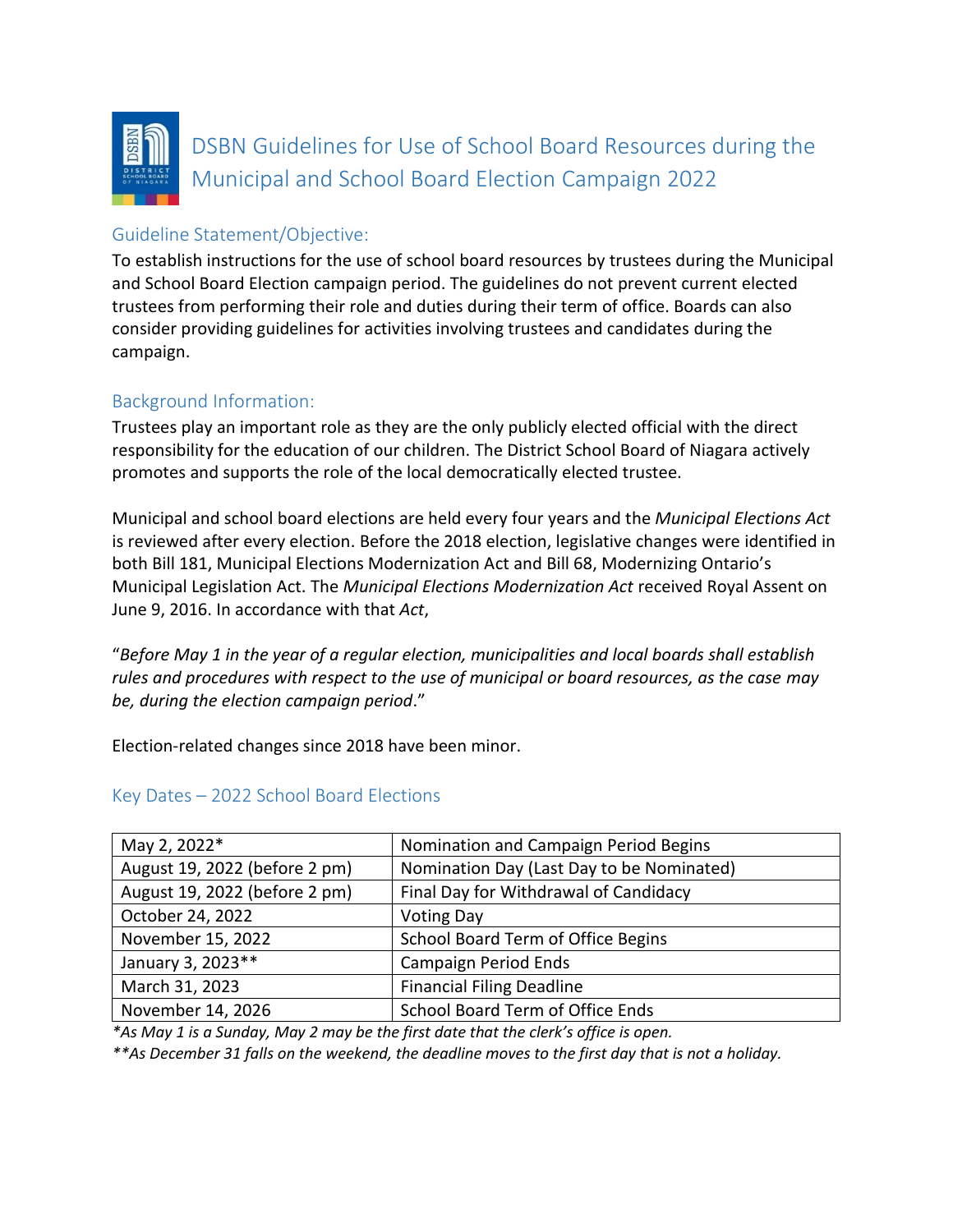

# **Definitions**

School Board resources may include: staff time, computer, fax, telephone, cellphone, laptop, tablet, website, newsletter, email, board or school social media accounts. This list is to include any board-issued resource and any other information technology devices given to a trustee for their work use as a trustee of the board.

## Before the Campaign Begins – Prior to May 2, 2022:

• Trustees are expected to continue using their board-issued resources in fulfilling their duties as a member of the Board.

## During the Campaign – After May 2, 2022:

- Trustees will not use their Board office or school board-issued resources for any campaign-related purposes. This includes displaying election-related materials in Board offices, board meetings, board events or school-related events.
- Trustees will not distribute or use the Board logo or Board telephone number or other contact information, including any Board branding in any campaign-related material.
- Trustees must ensure that all campaign-related material is funded by the trustee in their capacity as a candidate.
- Trustees will not use the Board's email system to distribute election-related electronic messages and will not use the board's voicemail system to record election-related messages.
- Trustee websites and newsletters that are funded by the Board, are not to include campaign-related material.
- Trustees will use their personal information technology resources to create and use social media accounts created for campaign purposes. These are to be separate and distinct from any accounts used by the candidate in their position as a trustee.
- Trustees will not distribute (print, electronic or other method) any election-related materials via students or parents/guardians.
- Trustees will not use the services of Board staff to assist or advise in the preparation, distribution or communication of any election-related material.